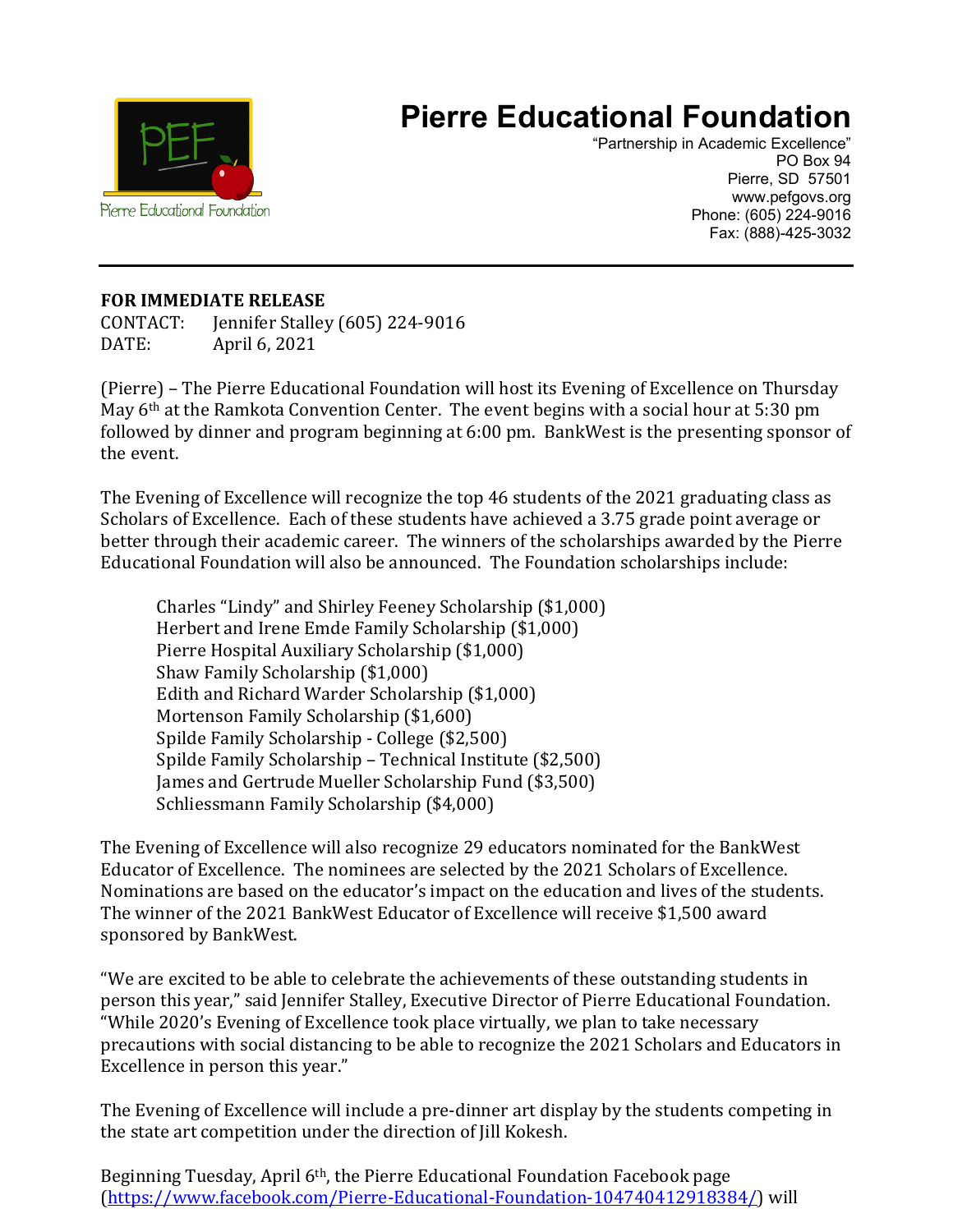highlight each scholar and nominated educator leading up to the Evening of Excellence on May 6th. Make sure to like and follow the Facebook page.

The 2021 Scholars of Excellence and the 2021 BankWest Educator of Excellence Nominees are listed below.

--##--

## **Educator of Excellence Nominees**

Hope Armstrong Rodd Bauck Terry Becker MacKenzie Blake Karla Blemaster Kelly Brandt Megan Deal Vasthi Gibson Jenny Hodges Guy Hunter Teresa Johnson John Kalda Becky Kitts Chad Kringel Joseph Lehman Shawn Lewis Kim Livermont Mackenzie McKeithan-Jensen Jay Mickelson Brianna Postma Jay Schwartz Greg Starr Christina Staskewich Steve Steele Greg Stluka Amber Stout Elizabeth Vogt Becky Walsh Paula Weeldreyer

## **2021 Scholars of Excellence**

Adeline Abernathy Andie Allison Regan Bollweg Collin Brueggeman Eleah Carda Joseph Cremer Bennett Dean Brooke Easland Morgan Eckert Cord Ellis Delaney Engbrecht Taylor Evans Andrew Gordon Kenzie Gronlund